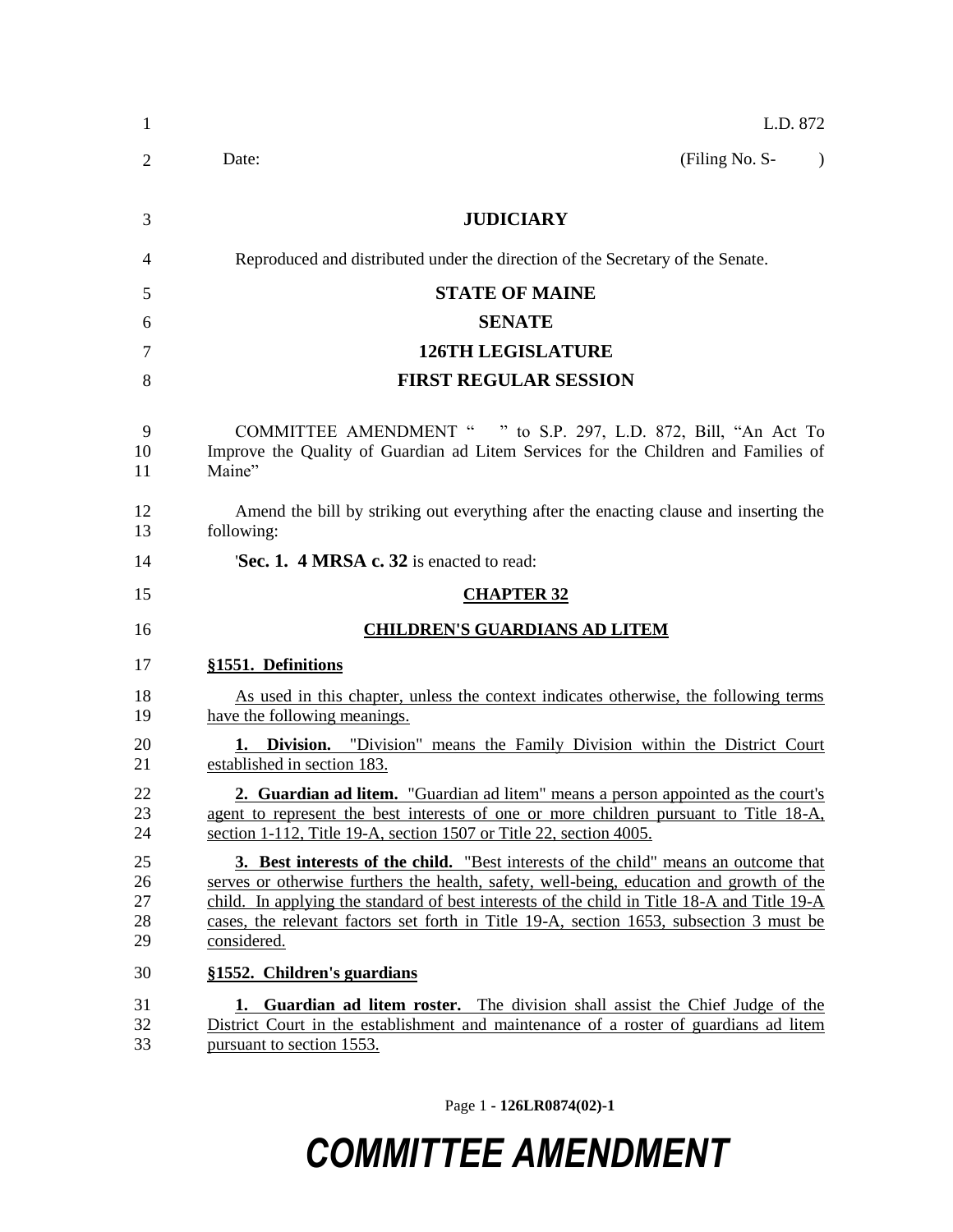| 1<br>$\overline{2}$<br>3   | 2. Administration of guardians ad litem under Title 19-A and Title 22. For<br>guardians ad litem appointed under Title 19-A and Title 22, the division shall assist the<br>Chief Judge of the District Court in:                                                                                                                                                                                                                                                              |
|----------------------------|-------------------------------------------------------------------------------------------------------------------------------------------------------------------------------------------------------------------------------------------------------------------------------------------------------------------------------------------------------------------------------------------------------------------------------------------------------------------------------|
| 4<br>5                     | A. Establishing standardized billing, itemization requirements and time reporting<br>processes for all guardians ad litem;                                                                                                                                                                                                                                                                                                                                                    |
| 6                          | B. Establishing guidelines for preparation of required reports; and                                                                                                                                                                                                                                                                                                                                                                                                           |
| $\tau$<br>8<br>9           | Collecting, maintaining and reporting data about orders of appointment,<br>C.<br>submission of required reports, caseloads and other information as directed by the<br>Chief Judge of the District Court.                                                                                                                                                                                                                                                                     |
| 10<br>11<br>12             | <b>3. Staff.</b> The State Court Administrator shall provide necessary professional and<br>clerical or other staff and logistical support to the division within the limit of funds<br>available.                                                                                                                                                                                                                                                                             |
| 13<br>14<br>15             | 4. Public information. The division shall provide public information about the role<br>of guardians ad litem, how to provide comments about a guardian ad litem and the<br>complaint process established pursuant to section 1557.                                                                                                                                                                                                                                            |
| 16                         | §1553. Roster of guardians ad litem                                                                                                                                                                                                                                                                                                                                                                                                                                           |
| 17<br>18                   | Rules adopted by the Supreme Judicial Court govern the establishment and<br>maintenance of a roster of guardians ad litem. The rules must address:                                                                                                                                                                                                                                                                                                                            |
| 19<br>20                   | <b>1.</b> Application process. The process for applying to be included on the roster,<br>including application forms;                                                                                                                                                                                                                                                                                                                                                         |
| 21                         | 2. Criteria. Criteria for initial listing on the roster, including:                                                                                                                                                                                                                                                                                                                                                                                                           |
| 22<br>23                   | Credentials, including professional licenses and<br>minimum education<br>А.<br>requirements;                                                                                                                                                                                                                                                                                                                                                                                  |
| 24                         | B. Core training; and                                                                                                                                                                                                                                                                                                                                                                                                                                                         |
| 25                         | C. Good character;                                                                                                                                                                                                                                                                                                                                                                                                                                                            |
| 26                         | 3. Continuing education. Continuing education requirements;                                                                                                                                                                                                                                                                                                                                                                                                                   |
| 27<br>28<br>29             | 4. Criminal background check. Obtaining criminal history record information on<br>an individual, including, at a minimum, criminal history record information from the<br>Department of Public Safety, State Bureau of Identification;                                                                                                                                                                                                                                        |
| 30<br>31                   | <b>5. Other requirements.</b> Any other requirements necessary to remain in good<br>standing and included on the roster; and                                                                                                                                                                                                                                                                                                                                                  |
| 32                         | <b>6. Removal.</b> The process for removing a guardian ad litem from the roster.                                                                                                                                                                                                                                                                                                                                                                                              |
| 33                         | §1554. Guardian ad litem responsibilities                                                                                                                                                                                                                                                                                                                                                                                                                                     |
| 34<br>35<br>36<br>37<br>38 | <b>1. Role of guardian ad litem.</b> The court may appoint a guardian ad litem to provide<br>information to assist the court in determining the best interests of the child involved in the<br>determination of parental rights and responsibilities and guardianship of a minor under<br>Title 18-A, in the determination of parental rights and responsibilities under Title 19-A,<br>section 904 or 1653 and in the determination of contact with grandparents under Title |

Page 2 **- 126LR0874(02)-1**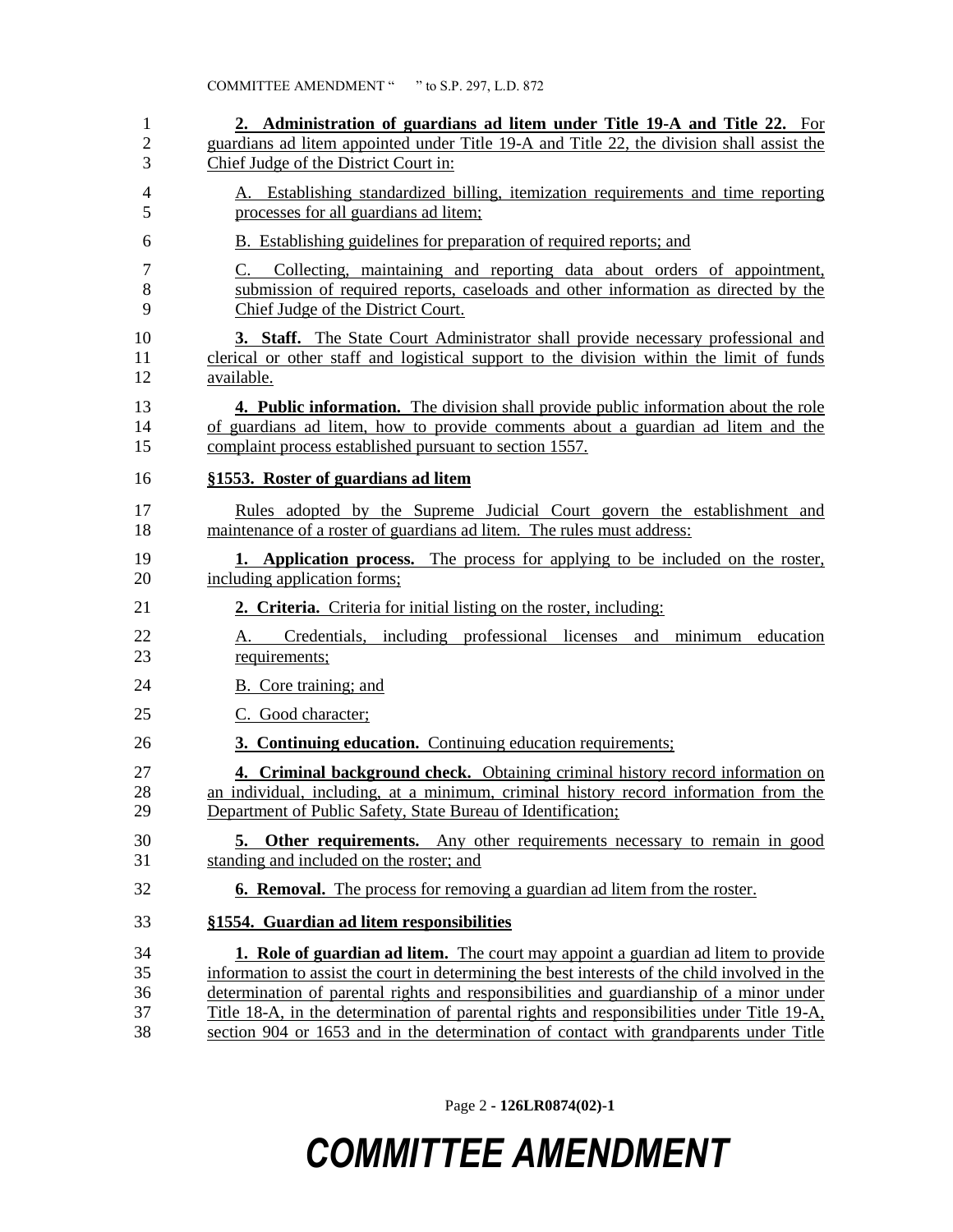| $\mathbf{1}$             | 19-A, section 1803. The court shall appoint a guardian ad litem in a child protection case    |
|--------------------------|-----------------------------------------------------------------------------------------------|
| $\overline{2}$           | under Title 22, chapter 1071.                                                                 |
| 3                        | 2. Standards of conduct. Guardians ad litem shall abide by the standards of                   |
| $\overline{\mathcal{L}}$ | conduct as adopted by rule by the Supreme Judicial Court.                                     |
| 5                        | <b>3. General responsibilities.</b> A person appointed by the court to serve as a guardian    |
| 6                        | ad litem acts as the court's agent and is entitled to quasi-judicial immunity for acts        |
| $\boldsymbol{7}$         | performed within the scope of the duties of the guardian ad litem. As a quasi-judicial        |
| 8                        | officer, the guardian ad litem shall perform the assigned duties independently and            |
| 9                        | impartially in all relevant matters within the scope of the order of appointment, respecting  |
| 10                       | the court's obligation to dispose of all judicial matters promptly, efficiently and fairly as |
| 11                       | provided in the Maine Code of Judicial Conduct. A guardian ad litem shall:                    |
| 12                       | A. Represent consistently the best interests of the child and provide information to          |
| 13                       | the court that assists the court in determining the best interests of the child;              |
| 14                       | B. Understand and uphold the law and court orders related to the guardian ad litem's          |
| 15                       | appointment;                                                                                  |
| 16                       | C. Maintain the highest standards of professionalism, cultural sensitivity and ethics;        |
| 17                       | D. Recognize that timely resolution of each matter serves the best interests of the           |
| 18                       | child and the child's need for stability;                                                     |
| 19                       | E. Within the scope of authority defined by statute or court order, plan, carry out,          |
| 20                       | document and complete thorough, appropriate and fair investigations in a timely               |
| 21                       | fashion;                                                                                      |
| 22                       | F. Communicate in a developmentally appropriate way with the child;                           |
| 23                       | G. Make well-reasoned and factually based written recommendations regarding the               |
| 24                       | best interests of the child as directed by the order of appointment;                          |
| 25                       | H. Pursuant to the order of appointment, include parties in the investigation, use            |
| 26                       | effective communication techniques, recognize limitations that may be imposed by              |
| 27                       | the financial resources of the parties as applicable and be aware of the cultural and         |
| 28                       | socioeconomic status of the parties; and                                                      |
| 29                       | I. Complete assignments and written reports in a timely manner and communicate                |
| 30                       | effectively with the court in motions, reports, recommendations and testimony.                |
| 31                       | §1555. Appointment of guardians ad litem in Title 18-A and Title 19-A cases                   |
| 32                       | <b>1. Appointment of guardian ad litem.</b> In proceedings to determine parental rights       |
| 33                       | and responsibilities and guardianship of a minor under Title 18-A and in contested            |
| 34                       | proceedings pursuant to Title 19-A, section 904, 1653 or 1803 in which a minor child is       |
| 35                       | involved, the court may appoint a guardian ad litem for the child when the court has          |
| 36                       | reason for special concern as to the welfare of the child. The court may appoint a            |
| 37                       | guardian ad litem on the court's own motion, on the motion of one of the parties or upon      |
| 38                       | agreement of the parties.                                                                     |
| 39                       | A. A court may appoint, without any findings, any person listed on the roster. In             |
| 40                       | addition, when a suitable guardian ad litem included on the roster is not available for       |
| 41                       | appointment, a court may, for good cause shown and after consultation with the                |

Page 3 **- 126LR0874(02)-1**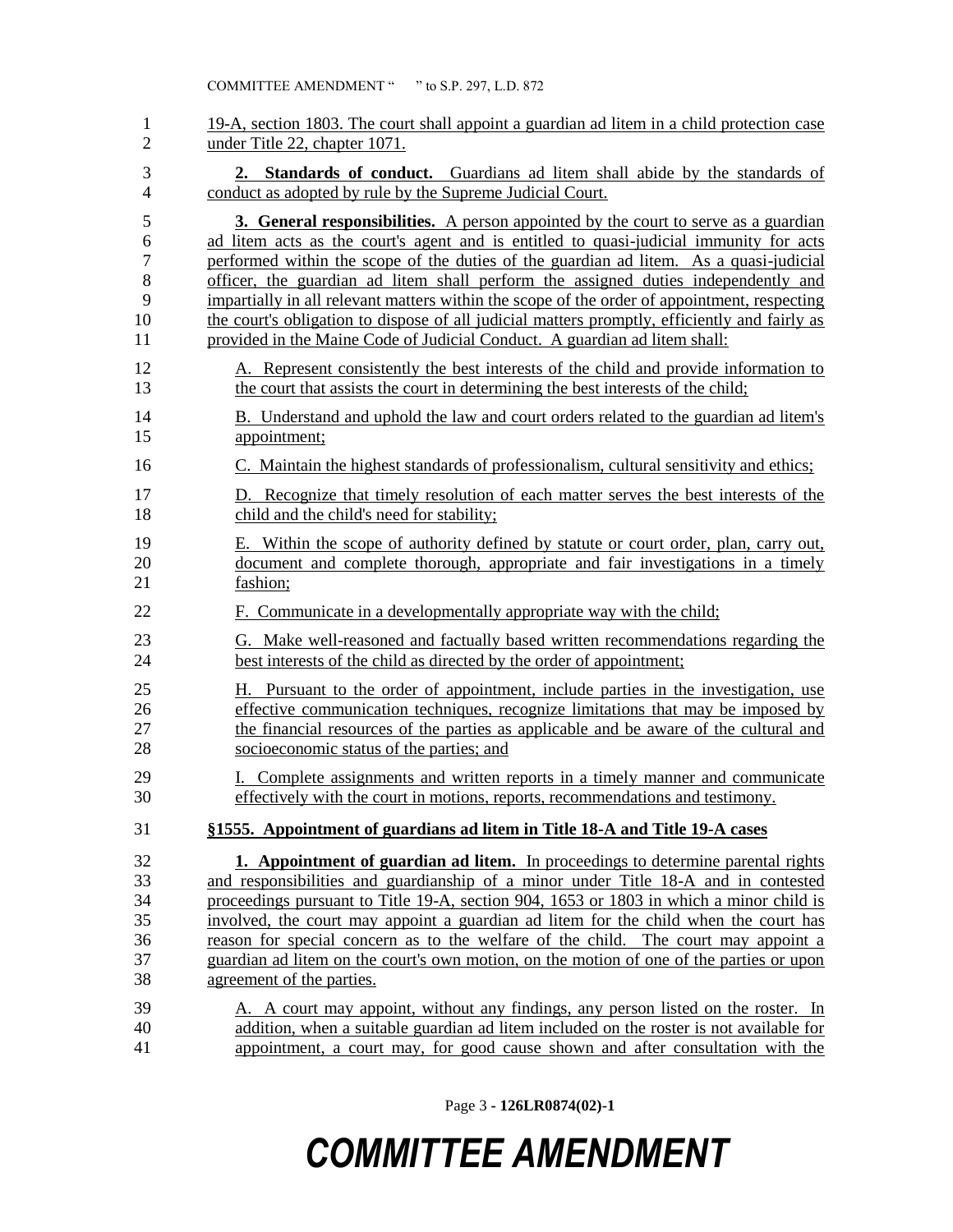| 1              | parties, appoint an attorney admitted to practice in this State who, after consideration |
|----------------|------------------------------------------------------------------------------------------|
| $\overline{2}$ | by the court of all of the circumstances of the particular case, in the opinion of the   |
| 3              | appointing court has the necessary skills and experience to serve as a guardian ad       |
| $\overline{4}$ | litem. For the purposes of this paragraph, good cause may include the appointment        |
| 5              | of a guardian ad litem on a pro bono basis.                                              |
| 6              | B. In determining whether to make an appointment, the court shall consider:              |
| 7              | (1) The wishes of the parties;                                                           |
| 8              | $(2)$ The age of the child;                                                              |
| 9              | The nature of the proceeding, including the contentiousness of the hearing;<br>(3)       |
| 10             | (4) The financial resources of the parties;                                              |
| 11             | (5) The extent to which a guardian ad litem may assist in providing information          |
| 12             | concerning the best interests of the child;                                              |
| 13             | (6) Whether the family has experienced a history of domestic abuse;                      |
| 14             | Abuse of the child by one of the parties; and                                            |
| 15             | (8) Other factors the court determines relevant.                                         |
| 16             | 2. Order. An appointment of a guardian ad litem must be by court order.                  |
| 17             | A. The appointment order must be written on a court-approved form and must               |
| 18             | specify the guardian ad litem's length of appointment, the specific duties for the       |
| 19             | particular case, including the filing of a written report, and fee arrangements.         |
| 20             | B. The guardian ad litem has no authority to perform and may not be expected to          |
| 21             | perform any duties beyond those specified in the appointment order, unless               |
| 22             | subsequently ordered to do so by the court.                                              |
| 23             | C. If, in order to perform any specified duties, the guardian ad litem needs             |
| 24             | information concerning the child or parents, the court may order the parents to sign     |
| 25             | an authorization form allowing the release of the necessary information. The court       |
| 26             | order may specify that the guardian ad litem must be allowed access to the child by      |
| 27             | the caretakers of the child, whether the caretakers are individuals, authorized agencies |
| 28             | or child care providers                                                                  |
| 29             | D. When appointment of the guardian ad litem or the fee arrangements for payment         |
| 30             | of the guardian ad litem are not agreed to by the parties, the court shall state in the  |
| 31             | appointment order its findings, based on the criteria stated in this section, supporting |
| 32             | the appointment of the guardian ad litem and the fee payment order.                      |
| 33             | 3. Payment for services; fees and billing; enforcement. The order under                  |
| 34             | subsection 2 must specify that payment for the services of the guardian ad litem is the  |
| 35             | responsibility of the parties, with the terms of payment specified in the order.         |
| 36             | A. The fee arrangements in the order must specify hourly rates or a flat fee, the        |
| 37             | timing of payments to be made and by whom and the maximum amount of fees that            |
| 38             | may be charged for the case without further order of the court. If the payments          |
| 39             | ordered to be made before the guardian ad litem commences the investigation, if any,     |

Page 4 **- 126LR0874(02)-1**

# *COMMITTEE AMENDMENT*

#### COMMITTEE AMENDMENT " " to S.P. 297, L.D. 872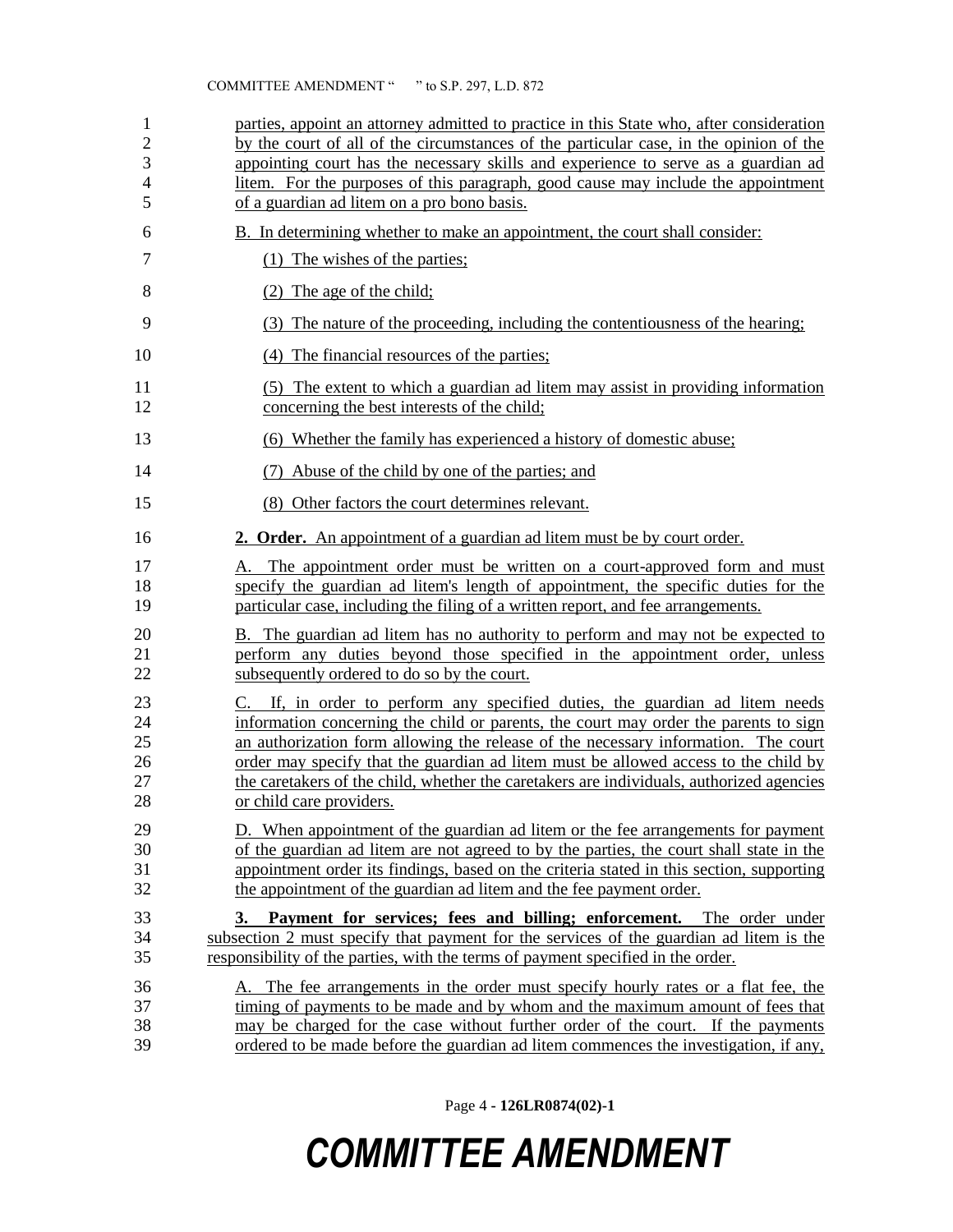| 1              | are not paid as ordered, the guardian ad litem shall notify the court, and the court may        |
|----------------|-------------------------------------------------------------------------------------------------|
| $\overline{c}$ | vacate the appointment order or take such other action it determines appropriate                |
| 3              | under the circumstances.                                                                        |
| 4              | <b>B.</b> In determining the responsibility for payment, the court shall consider:              |
| 5              | (1) The income of the parties;                                                                  |
| 6              | (2) The marital and nonmarital assets of the parties;                                           |
| 7              | (3) The division of property made or anticipated as part of the final divorce or                |
| 8              | separation;                                                                                     |
| 9              | (4) Which party requested appointment of a guardian ad litem; and                               |
| 10             | (5) Other factors considered relevant by the court, which must be stated with                   |
| 11             | specificity in the appointment order.                                                           |
| 12             | C. The guardian ad litem shall use standardized billing, itemization requirements and           |
| 13             | time reporting processes as established by the division. The guardian ad litem may              |
| 14             | collect fees, if a collection action is necessary, pursuant to Title 14 and may not             |
| 15             | pursue collection in the action in which the guardian ad litem is appointed.                    |
| 16             | 4. Best interests of the child. In performance of duties specified in the appointment           |
| 17             | order, the guardian ad litem shall use the standard of the best interests of the child.         |
| 18             | <b>5.</b> Wishes of the child. The guardian ad litem shall make the wishes of the child         |
| 19             | known to the court if the child has expressed them, regardless of the recommendation of         |
| 20             | the guardian ad litem.                                                                          |
| 21             | <b>6. Report.</b> The guardian ad litem shall provide a copy of each report ordered by the      |
| 22             | court to the parties and the court at least 14 days before each report is due. A guardian ad    |
| 23             | litem shall provide a copy of the final written report to the parties and the court at least 14 |
| 24             | days in advance of the final hearing. Reports are admissible as evidence and subject to         |
| 25             | cross-examination and rebuttal, whether or not objected to by a party. Any objections to a      |
| 26             | report must be filed at least 7 days before the applicable hearing.                             |
| 27             | §1556. Appointment of guardian ad litem in child protection cases under Title 22                |
| 28             | <b>1. Appointment of guardian ad litem.</b> An order appointing a guardian ad litem             |
| 29             | pursuant to Title 22, section 4005 must specify the terms and conditions of the                 |
| 30             | appointment as provided in Title 22, this chapter and rules adopted by the Supreme              |
| 31             | Judicial Court.                                                                                 |
| 32             | 2. Order. An appointment of a guardian ad litem must be by court order.                         |
| 33             | A. The appointment order must be written on a court-approved form and must                      |
| 34             | specify the guardian ad litem's length of appointment and specific duties, including            |
| 35             | the filing of a written report.                                                                 |
| 36             | <b>B.</b> The guardian ad litem has no authority to perform and may not be expected to          |
| 37             | perform any duties beyond those specified in the appointment order, unless                      |
| 38             | subsequently ordered to do so by the court.                                                     |

Page 5 **- 126LR0874(02)-1**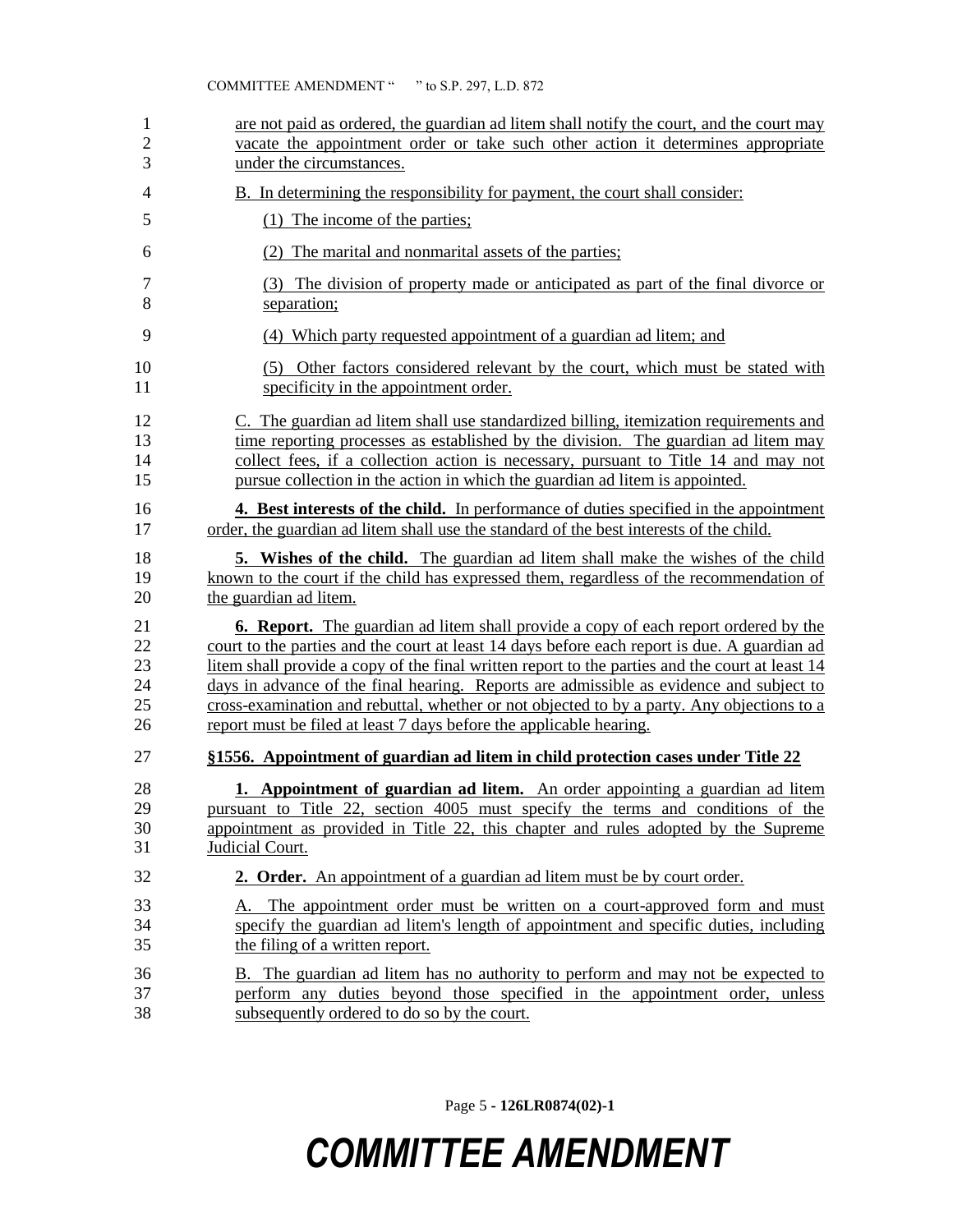| 1                                                 | C. In pursuit of the best interests of the child, the guardian ad litem must be given                                                                                                                                                                                                                                                                                                                                                                                                                                                                                                                                                                                                                                                                              |
|---------------------------------------------------|--------------------------------------------------------------------------------------------------------------------------------------------------------------------------------------------------------------------------------------------------------------------------------------------------------------------------------------------------------------------------------------------------------------------------------------------------------------------------------------------------------------------------------------------------------------------------------------------------------------------------------------------------------------------------------------------------------------------------------------------------------------------|
| $\overline{2}$                                    | access to all reports and records relevant to the case and shall investigate to ascertain                                                                                                                                                                                                                                                                                                                                                                                                                                                                                                                                                                                                                                                                          |
| 3                                                 | the facts.                                                                                                                                                                                                                                                                                                                                                                                                                                                                                                                                                                                                                                                                                                                                                         |
| 4                                                 | D. The guardian ad litem must be provided access to the child by any agency or                                                                                                                                                                                                                                                                                                                                                                                                                                                                                                                                                                                                                                                                                     |
| 5                                                 | person.                                                                                                                                                                                                                                                                                                                                                                                                                                                                                                                                                                                                                                                                                                                                                            |
| 6                                                 | E. The guardian ad litem shall file such reports, motions, responses or objections as                                                                                                                                                                                                                                                                                                                                                                                                                                                                                                                                                                                                                                                                              |
| 7                                                 | necessary and appropriate to the stage of the case to assist the court in identifying the                                                                                                                                                                                                                                                                                                                                                                                                                                                                                                                                                                                                                                                                          |
| 8                                                 | best interests of the child and provide copies to all parties of record.                                                                                                                                                                                                                                                                                                                                                                                                                                                                                                                                                                                                                                                                                           |
| 9<br>10<br>11<br>12<br>13<br>14<br>15<br>16<br>17 | F. The guardian ad litem shall appear at all child protection proceedings, unless<br>previously excused by order of the court, and other proceedings as ordered by the<br>The guardian ad litem may present evidence and ensure that, when<br>court.<br>appropriate, witnesses are called and examined, including, but not limited to, foster<br>parents and psychiatric, psychological, medical or other expert witnesses. If the<br>guardian ad litem testifies, the guardian ad litem must be duly sworn as a witness and<br>be subject to cross-examination. In the event any new developments or significant<br>changes in the child's circumstances occur during the pendency of the court process,<br>the guardian ad litem may file appropriate pleadings. |
| 18                                                | G. The guardian ad litem shall protect the interests of the child who is a witness in                                                                                                                                                                                                                                                                                                                                                                                                                                                                                                                                                                                                                                                                              |
| 19                                                | any judicial proceeding relating to the case in which the guardian ad litem has been                                                                                                                                                                                                                                                                                                                                                                                                                                                                                                                                                                                                                                                                               |
| 20                                                | appointed. The guardian ad litem may advocate for special procedures, including, but                                                                                                                                                                                                                                                                                                                                                                                                                                                                                                                                                                                                                                                                               |
| 21                                                | not limited to, special procedures to protect the child witness from unnecessary                                                                                                                                                                                                                                                                                                                                                                                                                                                                                                                                                                                                                                                                                   |
| 22                                                | psychological harm resulting from the child's testimony, with or without the consent                                                                                                                                                                                                                                                                                                                                                                                                                                                                                                                                                                                                                                                                               |
| 23                                                | of other parties.                                                                                                                                                                                                                                                                                                                                                                                                                                                                                                                                                                                                                                                                                                                                                  |
| 24                                                | H. The guardian ad litem shall recommend appropriate services, by motion for court                                                                                                                                                                                                                                                                                                                                                                                                                                                                                                                                                                                                                                                                                 |
| 25                                                | order if necessary, to access entitlements, to protect the child's interests and to                                                                                                                                                                                                                                                                                                                                                                                                                                                                                                                                                                                                                                                                                |
| 26                                                | implement a service plan.                                                                                                                                                                                                                                                                                                                                                                                                                                                                                                                                                                                                                                                                                                                                          |
| 27                                                | <b>3. Best interests of the child.</b> In performance of duties specified in the appointment                                                                                                                                                                                                                                                                                                                                                                                                                                                                                                                                                                                                                                                                       |
| 28                                                | order, the guardian ad litem shall use the standard of the best interests of the child.                                                                                                                                                                                                                                                                                                                                                                                                                                                                                                                                                                                                                                                                            |
| 29                                                | 4. Wishes of the child. The guardian ad litem shall make the wishes of the child                                                                                                                                                                                                                                                                                                                                                                                                                                                                                                                                                                                                                                                                                   |
| 30                                                | known to the court if the child has expressed them, regardless of the recommendation of                                                                                                                                                                                                                                                                                                                                                                                                                                                                                                                                                                                                                                                                            |
| 31                                                | the guardian ad litem.                                                                                                                                                                                                                                                                                                                                                                                                                                                                                                                                                                                                                                                                                                                                             |
| 32                                                | §1557. Complaint process                                                                                                                                                                                                                                                                                                                                                                                                                                                                                                                                                                                                                                                                                                                                           |
| 33                                                | <b>1. Rules.</b> The Supreme Judicial Court shall provide by rule for a complaint process                                                                                                                                                                                                                                                                                                                                                                                                                                                                                                                                                                                                                                                                          |
| 34                                                | concerning guardians ad litem appointed under Title 18-A, Title 19-A and Title 22 that                                                                                                                                                                                                                                                                                                                                                                                                                                                                                                                                                                                                                                                                             |
| 35                                                | provides for at least the following:                                                                                                                                                                                                                                                                                                                                                                                                                                                                                                                                                                                                                                                                                                                               |
| 36                                                | A. The ability of a party to make a complaint before the final judgment as well as                                                                                                                                                                                                                                                                                                                                                                                                                                                                                                                                                                                                                                                                                 |
| 37                                                | after the final judgment is issued;                                                                                                                                                                                                                                                                                                                                                                                                                                                                                                                                                                                                                                                                                                                                |
| 38                                                | B. Written instructions on how to make a complaint;                                                                                                                                                                                                                                                                                                                                                                                                                                                                                                                                                                                                                                                                                                                |
| 39                                                | C. Clear criteria for making a complaint;                                                                                                                                                                                                                                                                                                                                                                                                                                                                                                                                                                                                                                                                                                                          |
| 40                                                | D. Transparent policies and procedures concerning the investigation of complaints                                                                                                                                                                                                                                                                                                                                                                                                                                                                                                                                                                                                                                                                                  |
| 41                                                | and the provision of information to complainants;                                                                                                                                                                                                                                                                                                                                                                                                                                                                                                                                                                                                                                                                                                                  |

Page 6 **- 126LR0874(02)-1**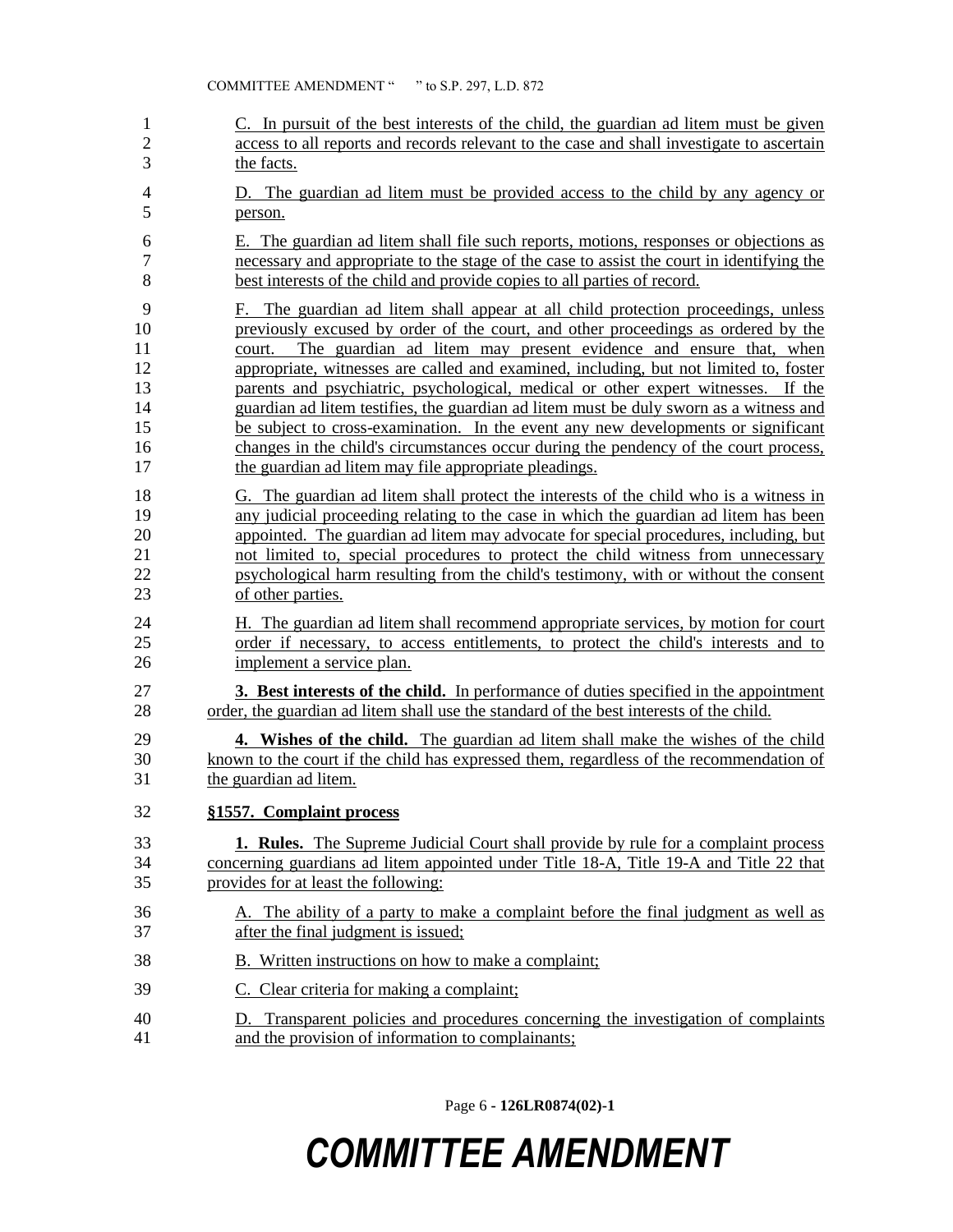| 1                                               | E. A central database to log and track complaints; and                                                                                                                                                                                                                                                                                                                                                                                                    |
|-------------------------------------------------|-----------------------------------------------------------------------------------------------------------------------------------------------------------------------------------------------------------------------------------------------------------------------------------------------------------------------------------------------------------------------------------------------------------------------------------------------------------|
| $\overline{2}$<br>3<br>$\overline{\mathcal{L}}$ | F.<br>Policies and procedures for using complaints and investigations for<br>recommending the removal of a guardian ad litem from a particular case or other<br>consequences or discipline.                                                                                                                                                                                                                                                               |
| 5<br>6                                          | 2. Complaint process. The division shall provide written and electronic information<br>to communicate the complaint process to the public and to all parties.                                                                                                                                                                                                                                                                                             |
| 7<br>8<br>9                                     | <b>3. Minor complaint option.</b> The rules may provide for a minor complaint option<br>that authorizes corrective action without the necessity of completing the full complaint<br>and investigatory process.                                                                                                                                                                                                                                            |
| 10<br>11<br>12<br>13<br>14                      | 4. Motion to remove. The complaint process adopted pursuant to this section is in<br>addition to the right of a party to file a motion to remove the guardian ad litem while the<br>case is pending. The court shall hold a hearing on the motion at the request of the party<br>filing the motion. The motion may be advanced on the docket and receive priority over<br>other cases when the court determines that the interests of justice so require. |
| 15                                              | §1558. Repeal                                                                                                                                                                                                                                                                                                                                                                                                                                             |
| 16                                              | This chapter is repealed October 1, 2017.                                                                                                                                                                                                                                                                                                                                                                                                                 |
| 17<br>18<br>19                                  | Sec. 2. Information technology system. In developing the request for proposals<br>for the new case management system for the courts, the judicial branch shall require the<br>inclusion of at least the following information about guardians ad litem:                                                                                                                                                                                                   |
| 20                                              | 1. Information on rostering, training status, availability and case assignment; and                                                                                                                                                                                                                                                                                                                                                                       |
| 21<br>22<br>23                                  | 2. Case management information relating to guardians ad litem, including:<br>A. Data to track orders of appointment, submission of required reports, caseloads<br>and other relevant information; and                                                                                                                                                                                                                                                     |
| 24                                              | B. Data making guardian ad litem activities transparent to all parties.                                                                                                                                                                                                                                                                                                                                                                                   |
| 25<br>26<br>27                                  | Sec. 3. Post-judgment evaluation policy and process. The judicial branch<br>shall develop and implement a post-judgment evaluation policy and process to collect and<br>analyze data from the parties in cases in which guardians ad litem have been appointed.                                                                                                                                                                                           |
| 28<br>29<br>30                                  | Sec. 4. Report. The Chief Judge of the District Court shall report to the Joint<br>Standing Committee on Judiciary by February 15, 2014 on the following with regard to<br>implementing the Maine Revised Statutes, Title 4, chapter 32:                                                                                                                                                                                                                  |
| 31                                              | 1. The adoption of rules;                                                                                                                                                                                                                                                                                                                                                                                                                                 |
| 32                                              | 2. The establishment of a complaint process;                                                                                                                                                                                                                                                                                                                                                                                                              |
| 33                                              | 3. The development of a post-judgment evaluation policy and process; and                                                                                                                                                                                                                                                                                                                                                                                  |
| 34                                              | 4. The adoption of standards of conduct for guardians ad litem.                                                                                                                                                                                                                                                                                                                                                                                           |
| 35<br>36                                        | Sec. 5. Appropriations and allocations. The following appropriations and<br>allocations are made.                                                                                                                                                                                                                                                                                                                                                         |
| 37                                              | <b>JUDICIAL DEPARTMENT</b>                                                                                                                                                                                                                                                                                                                                                                                                                                |
| 38                                              | <b>Courts - Supreme, Superior and District 0063</b>                                                                                                                                                                                                                                                                                                                                                                                                       |

Page 7 **- 126LR0874(02)-1**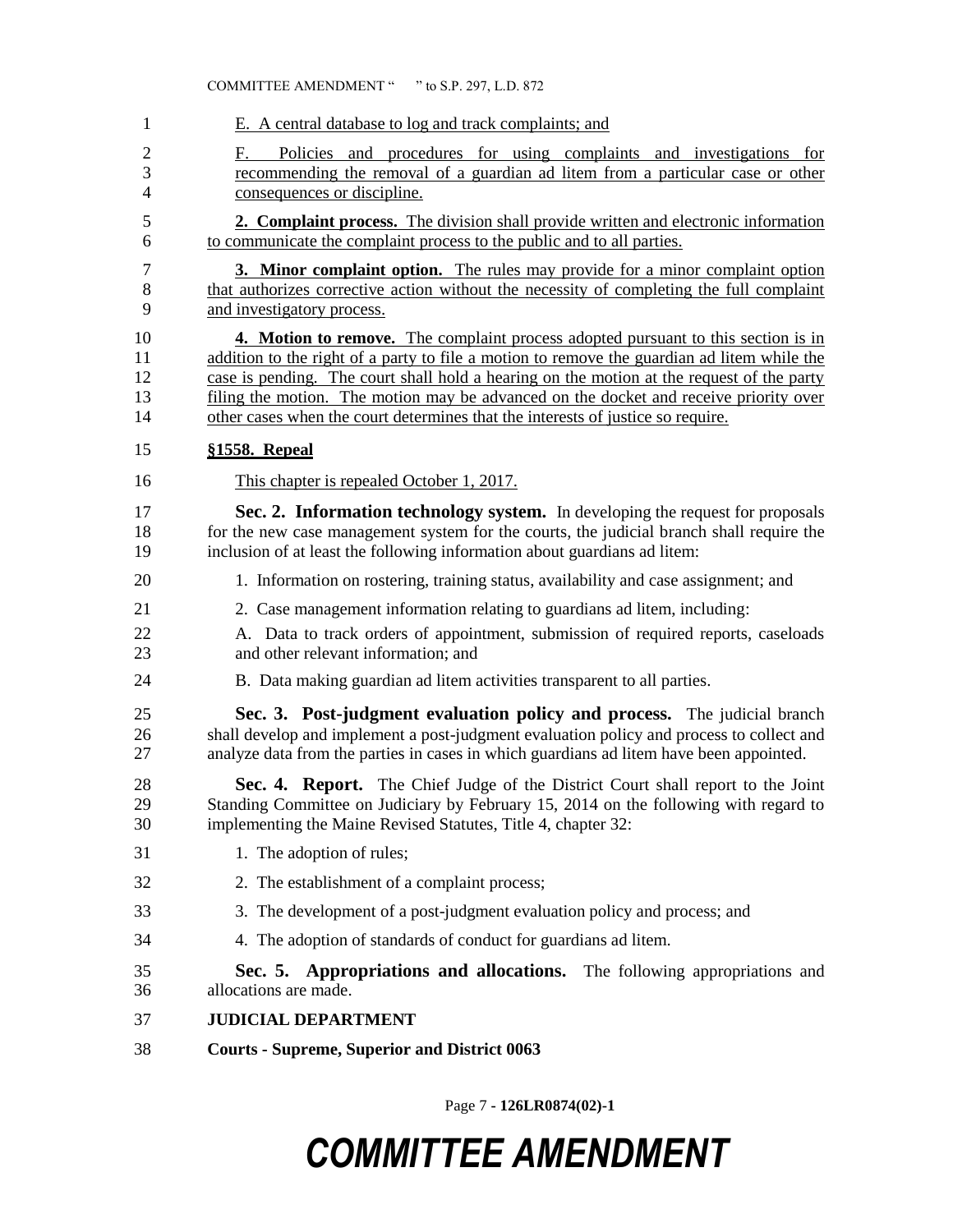Initiative: Provides funds for one Family Process Specialist position, one Administrative Assistant position and one part-time Computer Programmer position and related costs to provide oversight of guardians ad litem.

|    | <b>GENERAL FUND</b>           | 2013-14   | 2014-15   |
|----|-------------------------------|-----------|-----------|
|    | POSITIONS - LEGISLATIVE COUNT | 2.500     | 2.500     |
|    | <b>Personal Services</b>      | \$162,775 | \$195,330 |
|    | All Other                     | \$30,834  | \$16,000  |
|    |                               |           |           |
|    | <b>GENERAL FUND TOTAL</b>     | \$193,609 | \$211,330 |
| 10 |                               |           |           |

#### **SUMMARY**

 This amendment replaces the bill. It enacts a new chapter on children's guardians ad litem. The chapter uses current requirements for guardians ad litem as a base, and includes some of the recommendations of the reports to the Supreme Judicial Court, "Recommendations for an Improved Process for Complaints Regarding Guardians Ad Litem," dated September 21, 2012, and "Recommendations for Amending the Maine Rules for Guardians Ad Litem," dated January 14, 2013, by the Guardian Ad Litem Stakeholders Group. Under the new chapter, guardians ad litem appointed under the Maine Revised Statutes, Title 18-A are subject to the general provisions and rules adopted by the Supreme Judicial Court, including the complaint process. Guardians ad 21 litem appointed under Title 19-A and Title 22 are subject to the general provisions and the rules, as well as specific provisions for the different types of cases.

 The amendment directs the family division within the judicial branch to assist the Chief Judge of the District Court to roster guardians ad litem and in the administration of guardians ad litem appointed under Title 19-A and Title 22. The amendment requires the family division to collect, maintain and report data about the appointment of guardians ad litem, reports, caseloads and other information.

 The amendment clarifies the process of rostering guardians ad litem, although the details will be established by rules adopted by the Supreme Judicial Court. The rules must include criminal background checks.

 The amendment establishes in statute the role of a guardian ad litem and requires compliance with standards of conduct, which will be adopted by rule by the Supreme Judicial Court.

 The order of appointment must specify the duties of the guardian ad litem. A guardian ad litem has no authority to perform and will not be expected to perform any duties beyond those specified in the order, unless subsequently ordered to do so by the court.

 The order appointing a guardian ad litem in a case under Title 18-A and Title 19-A must also specify the hourly rate or flat fee for the guardian ad litem, the timing of the payments to be made and by whom and the maximum amount of fees that may be charged for the case without further order of the court.

Page 8 **- 126LR0874(02)-1**